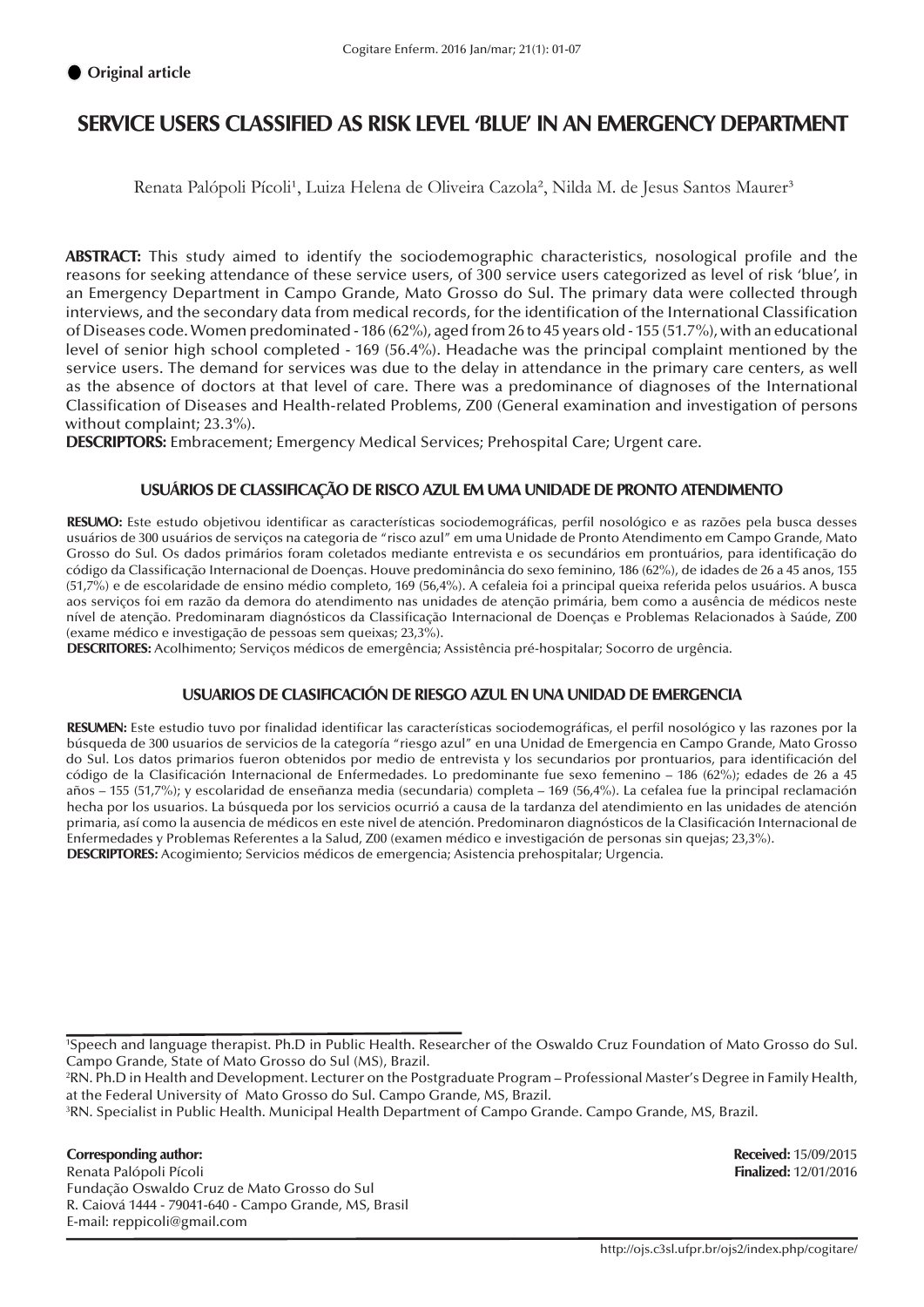### **INTRODUCTION**

In order to extend the right – and qualify the access to health – of the service users in the health services, the Health Care Network is being implemented. In the urgent and emergency area, the services which comprise the Urgency and Emergency Network (RUE) include primary care, the emergency departments, and the hospital services. In this network, the Emergency Departments (UPA) are intermediate complexity structures which provide care to service users affected by acute or worsened situations of a clinical nature, as well as providing care in surgical or trauma situations<sup>(1)</sup>.

The RUE, however, remains a weak area of the Unified Health System, due to the demand resulting from non-emergency cases which could have been seen in primary care and which, because of this, overload the urgent services, added to the insufficient structure of the points of the network and to the failure to follow this flow $(2-4)$ .

The Ministry of Health's proposal to better organize the health service and the quality of the care is to move from the strategy of attendance by "order of arrival" to that of clinical priority, through the implementation of User Embracement and Evaluation with Risk Classification (AACR), providing greater speed in attendance with attention to the service users' needs, and promoting the reduction of risks $(5)$ .

The AACR protocol recommends the stratification of risk in levels of priority, referred to by color, and related to waiting time for medical attendance, presenting greater credibility, validity and reliability in the evaluation of the patient's actual status $(6)$ .

Among the protocols, there are those which have achieved a high degree of improvement, among these being the Canadian Triage Acuity Scale and the Manchester Triage System<sup>(7)</sup>.

In the municipality of Campo Grande, in the State of Mato Grosso do Sul (MS), the urgent and emergency services use AACR, based on the risk classification attendance protocol of the Odilon Behrens Hospital in Belo Horizonte, Minas Gerais, supported by the Manchester System<sup>(8)</sup>.

The risk classification system adopted presents four colors, red being for immediate attendance, yellow for urgency, without immediate risk of death, green being for no immediate risk of death, and blue for a chronic situation without acute suffering, or social cases (situations in which referral to the Basic Health Center is possible) and which can be attended after all the patients classified as red, yellow and green have been seen<sup>(8)</sup>.

In 2012, the UPA studied presented a total of 72,359 attendances, with a predominance for 'blue' classification – 34,353 (47.5%), followed by green – 31,543 (43.6%), yellow 6,312 (8.7%) and red - 151 (  $0.2\%/9$ .

In the light of the high demand for attendance to users with the 'blue' risk classification, this study aimed to identify the sociodemographic characteristics, nosological profile and the reasons for which these service users sought attendance at the Emergency Department.

# $\bullet$  **METHOD**

This is a transversal study with a quantitative approach, undertaken in an Emergency Department (UPA), in Campo Grande, Mato Grosso do Sul, in 2012 and 2013.

The convenience sample was made up of 30 service users/day, classified as 'blue' risk, distributed in the morning, afternoon and night shifts, over 10 intercalated days, totaling 300 participants. Participants of both sexes were included, aged 18 years old or over, and below 60 years old. People below 18 years old and over 60 years old were excluded. Being aged over 60 years old is a condition which characterizes the service user as having a 'green' risk classification<sup>(8)</sup>.

For the data collection undertaken in April 2013, primary and secondary data were used. The primary data were obtained through an interview applied by the researcher himself to the service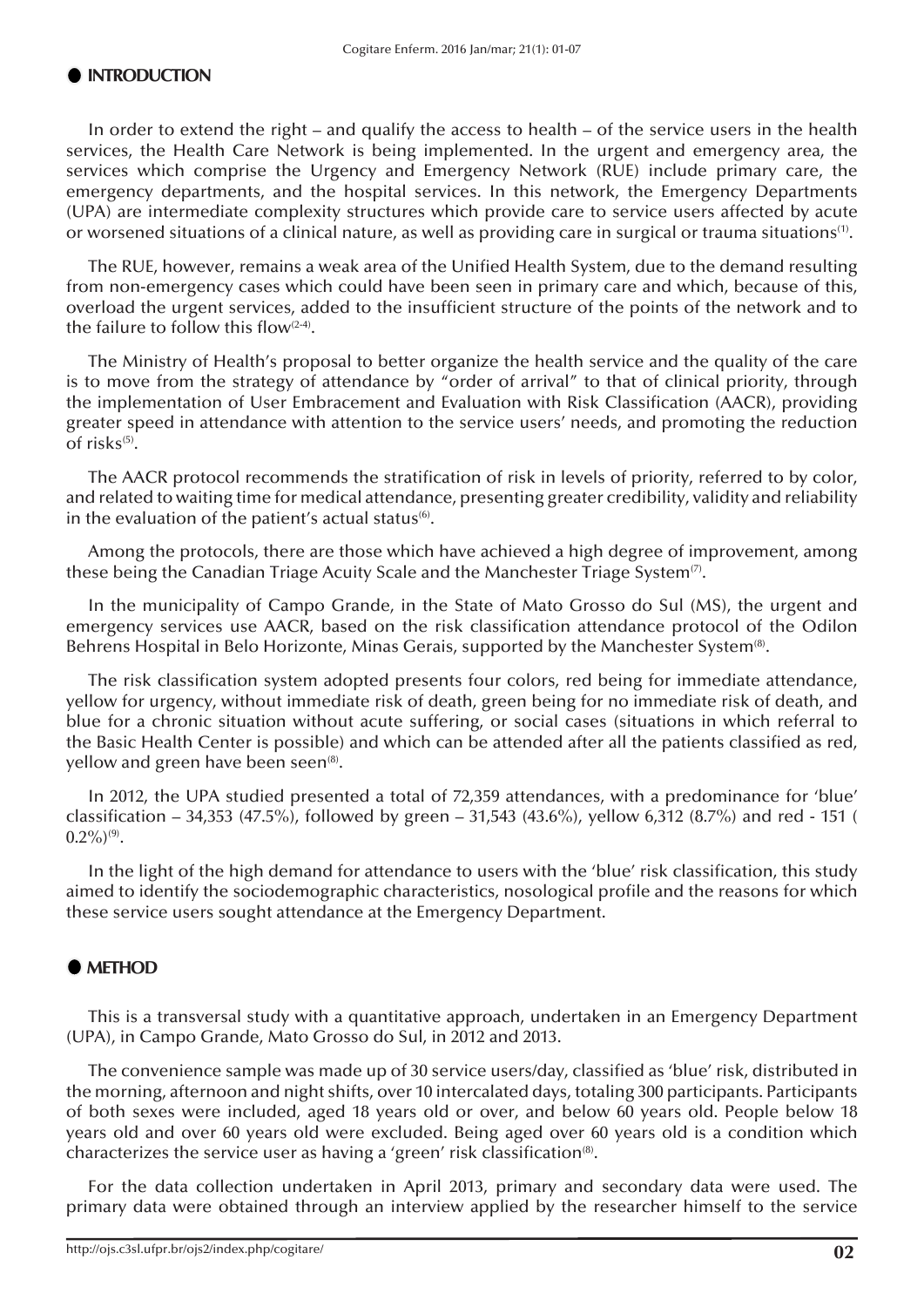users classified as 'blue' risk, subsequent to the AACR undertaken by the nurse, in the health service itself. The data collection instrument was made up of objective questions, whose variables of interest for the study were: sex, age, education level, principal complaints and reasons for seeking attendance at the service.

As a secondary source, the medical records of the patients classified as 'blue' level of risk were sought, for identification of the International Classification of Diseases (ICD-10) code and in order to investigate the number of classification 'blue' attendances provided during the days studied, making use of the records from a spreadsheet of the service itself.

The data were entered into an Excel version 12.0 spreadsheet (Office 2007), and the results were analyzed using descriptive statistics with absolute frequency and percentage, and were discussed based on the relevant literature.

The study was approved by the Research Ethics Committee of the National School of Public Health/ FIOCRUZ, under Opinion N. 238.586/2013.

### $Q$  RESULTS

Of the total of 3016 attendances recorded in the period studied, 1105 were classified as 'blue', whose sample represented 300 service users. It was observed that the majority - 62% (186) were female. Of the total of the service users, there was a predominance - 51.7% (155) for the age range between 26 and 45 years old, and 56.4% (169) had completed senior high school (Table 1).

In relation to the mentioned place of residence, in the city of Campo Grande, there was a predominance of service users - 141 (47%) who lived in the Eastern Region, who belonged to the same urban region as the UPA studied, followed by 104 (34.7%) from the Southern Region; 33 (11%) from the Western Region and 22 (7.3%) from the Northern Region.

In relation to the principal complaints reported, headache, 21.7% (65) presented a greater occurrence, and among the reasons for attendance by the service users at the UPA, 30% (90) stated that this was due to the slow attendance in the primary care centers, and 55 (18.3%) that it was due to the absence of a doctor in these same centers (Table 2).

| Age range                         | N   | $\%$ |
|-----------------------------------|-----|------|
| 18 - 25 years old                 | 82  | 27.3 |
| 26 - 45 years old                 | 155 | 51.7 |
| 46 - 60 years old                 | 63  | 21   |
| <b>Sex</b>                        |     |      |
| Male                              | 114 | 38   |
| Female                            | 186 | 62   |
| <b>Educational level</b>          |     |      |
| <b>Basic education incomplete</b> | 28  | 9.3  |
| <b>Basic education complete</b>   | 31  | 10.3 |
| Senior high school incomplete     | 24  | 8    |
| Senior high school complete       | 169 | 56.4 |
| Higher education incomplete       | 31  | 10.3 |
| Higher education complete         | 17  | 5.7  |

Table 2 – Principal complaints and reasons mentioned by the service users classified as level of risk 'blue' of the Emergency Department. Campo Grande, MS, Brazil, 2013

| <b>Principal complaints</b>                          | N   | $\frac{0}{0}$ |
|------------------------------------------------------|-----|---------------|
| Headache                                             | 65  | 21.7          |
| Cough/rhinitis                                       | 37  | 12.3          |
| Fever                                                | 28  | 9.4           |
| Vomiting                                             | 18  | 6             |
| Diarrhea                                             | 14  | 4.6           |
| Arterial hypertension                                | 9   | 3             |
| Others                                               | 129 | 43            |
| <b>Reasons for seeking attendance</b>                |     |               |
| Slowness of the attendance in the<br><b>UBS/UBSF</b> | 90  | 30            |
| Absence of Doctor in the UBS/UBSF                    | 55  | 18.3          |
| The place closest to their residence                 | 47  | 15            |
| Inability of the UBS/UBSF to resolve<br>issues       | 40  | 13.3          |
| Could not arrange a consultation in<br>the UBS/UBSF  | 29  | 9.7           |
| The place closest to their workplace                 | 10  | 3.3           |

Table 1 – Sociodemographic characteristics of the users classified as level of risk 'blue', Emergency Department. Campo Grande, MS, Brazil, 2013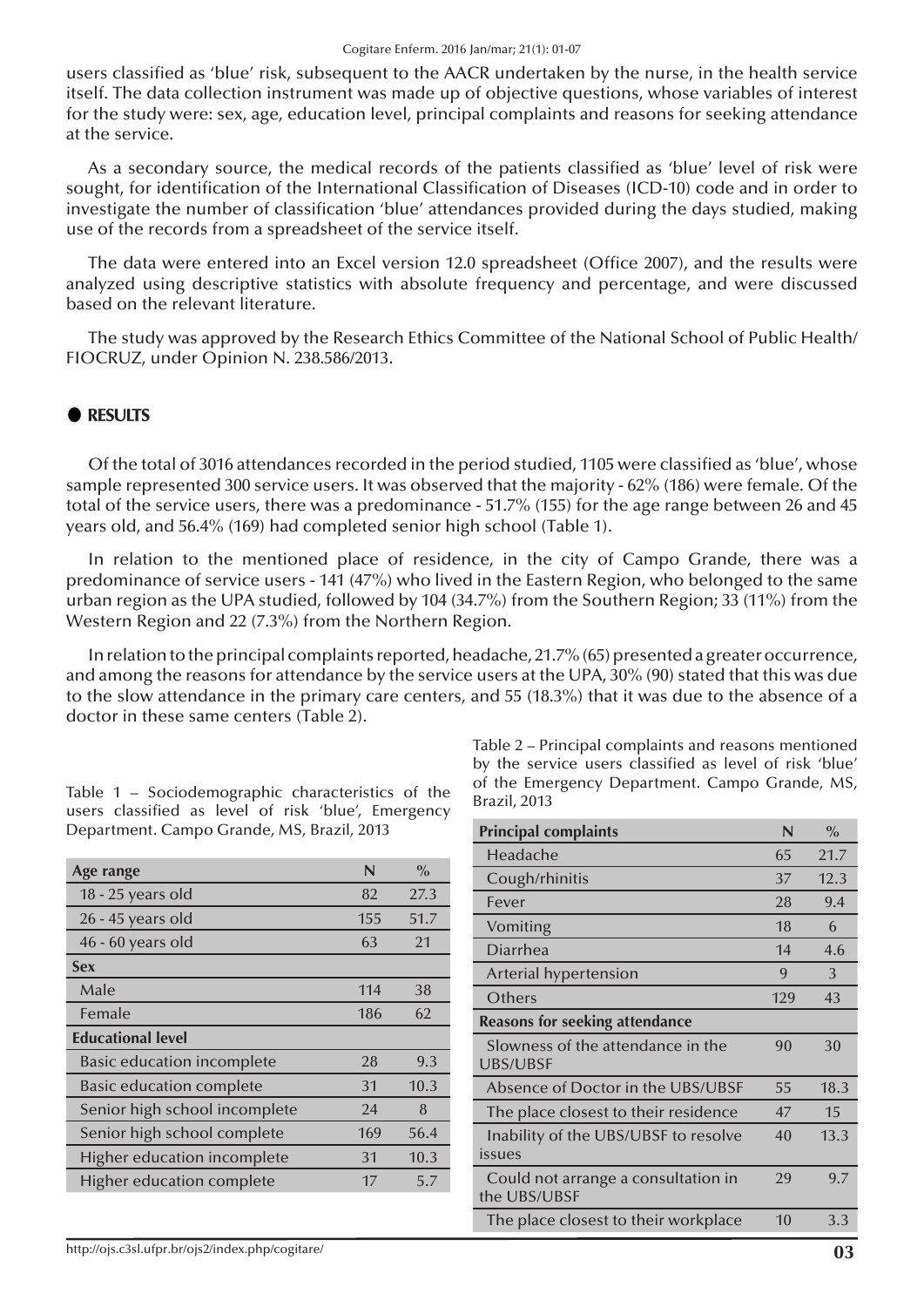The majority of the service users - 157 (52.3%) - mentioned unawareness of the functioning of the risk classification system adopted by the UPA and 199 (66.3%) stated that they did not seek attendance in the Basic Care Centers.

It was observed that among the medical diagnoses, there was a predominance of ICD-Z00 (general examination without complaint) in 70 (23.3%) attendances (Table 3).

Table 3 – Most frequent pathologies, according to the International Classification of Diseases-10, Emergency Department. Campo Grande, MS, Brazil, 2013

| <b>Variables</b>                                                            | N              | $\frac{0}{0}$  |
|-----------------------------------------------------------------------------|----------------|----------------|
| Z00 - General examination without complaint                                 | 70             | 23.3           |
| J00 - Acute nasopharyngitis (common cold)                                   | 32             | 10.7           |
| A90 - Dengue (classical)                                                    | 17             | 5.7            |
| J03 - Acute tonsillitis                                                     | 16             | 5.3            |
| M54 – Dorsalgia                                                             | 16             | 5              |
| R10 - Abdominal and pelvic pain                                             | 11             | $\overline{4}$ |
| B34 - Viral infection, place unspecified                                    | 10             | 3.3            |
| R51 - Headache                                                              | 9              | 3              |
| J11 - Influenza due to unidentified influenza virus                         | 9              | 3              |
| $N30 - Cystitis$                                                            | 5              | 1.7            |
| M79 - Other and unspecified soft tissue disorders, not elsewhere classified | $\overline{4}$ | 1.4            |
| J06 - Acute upper respiratory infections of multiple and unspecified sites  | 3              | 1              |
| N20 - Calculus of kidney and ureter                                         | 3              | 1              |
| A09 - Diarrhea and gastroenteritis, presumed infectious                     | 3              |                |
| $R05 - Cough$                                                               | 3              |                |
| K52 - Other non-infectious gastroenteritis and colitis                      | 3              |                |
| Others                                                                      | 86             | 28.6           |
| <b>TOTAL</b>                                                                | 300            | <b>100</b>     |

# $\bullet$  **DISCUSSION**

The identification of the sociodemographic characteristics of the population attended in urgent and emergency services is fundamental for defining priorities and providing a foundation for the planning of the local actions<sup>(10)</sup>.

The characteristic of the sample population in regard to the variable of sex was superior (62%) to the study undertaken in an emergency service in the Brazilian state of Bahia, which recorded 53.1% of service users being female<sup>(11)</sup>. The literature indicates a slightly greater number of attendances provided to women in comparison with men in the urgent services<sup> $(12)$ </sup>. One should emphasize that the higher presence of women qualifies this as an important protagonist in healthcare<sup>(13)</sup>.

One study undertaken in an emergency center in a teaching hospital in the non-metropolitan area of the State of São Paulo identified that the age range of patients seeking attendance was from 25 to 44 years old<sup>(10)</sup>. The results obtained in this study were similar, where the age range from 26 to 45 years old predominated.

Results relating to educational level, when compared to those found in this study, were different. Research undertaken in the emergency service of a hospital in the Brazilian State of Santa Catarina identified that about 38.9% of the service users had not completed their basic education<sup>(14)</sup>.

The largest number of service users seeking the services of the UPA center studied lived in the same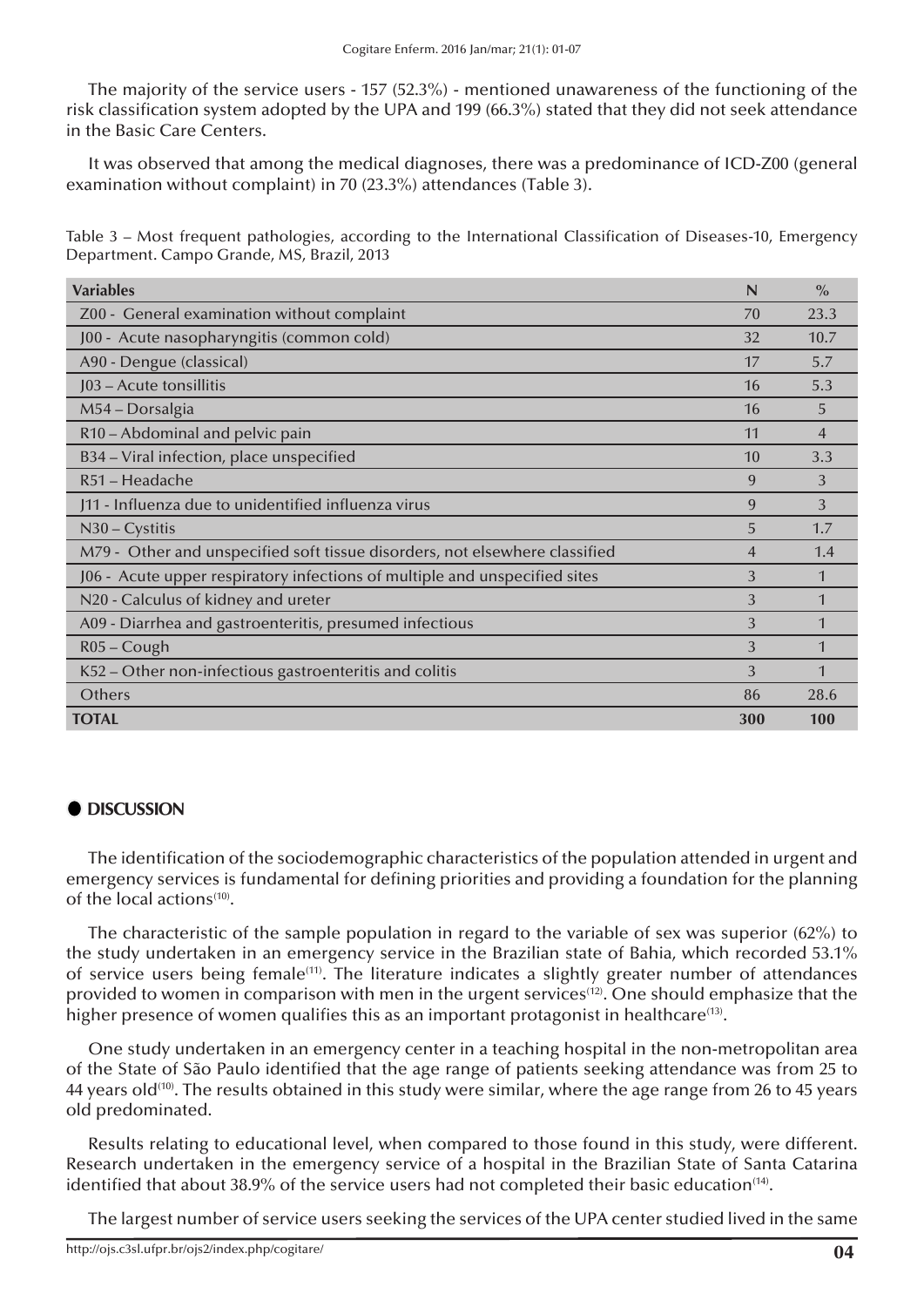region as the center, that is, the Eastern Region. The literature evidences that a lower distance from a person's residence to the emergency service represents the principal reason for seeking attendance  $there^{(11,15)}$ .

The main reasons mentioned by the service users for seeking attendance at a UPA were the delay in attendance and the absence of the doctor at the basic health center. This situation points to weaknesses in the municipality's primary health care network, as the primary health care center should be the gateway to the health system. These reasons may also explain these service users' failure to undertake follow-up in these centers.

These results may be explained by the ease of access and the impossibility of having recourse to other health services, which lead to overloading and to difficulty in dealing with the excessive demand in the emergency services from patients who are not seriously  $\text{iff}$ .

The principal complaint mentioned by the service users in the present study was headache, corroborating the study undertaken in an emergency center in the nonmetropolitan area of the State of São Paulo<sup>(10)</sup>. It is worth emphasizing that the main complaints (headache, cough/rhinitis, and fever) are problems which could be attended in primary care. This profile of demand evidences an unequal distribution of the offering of services, not only from the quantitative point of view, but also qualitative, in primary, medium and high complexity care $(2)$ .

The low population coverage, of 38.12%, in the period of this study, represented by 89 Family Health Strategy (ESF) teams in the municipality of Campo Grande, contributes to a higher demand comprised of attendances classified as 'blue' in the UPAs, causing an overload of attendances in these units.

A similar situation was observed in an urgent service of the municipality of Ribeirão Preto, which identified a reduced demand for the treatment of service users in the primary care centers and, consequently, an overloading of the urgent and emergency services<sup>(17)</sup>. In the restructuring of the care model, through the Urgent and Emergency Care Network, these ESF units must constitute service users' preferred contact, as the principal gateway and center of communication of the Health Care Network<sup>(18)</sup>.

Although publicized in the form of a welcoming banner explaining evaluation and assessment of risk in the reception area of the UPA studied, this strategy seems to be insufficient as a means of information for the majority of service users, who stated that they did not know about the routine of the AACR.

One challenge in this scenario is the consolidation of the work process of the AACR by the health professionals, such that the same may inform and guide the service user in relation to prioritization of attendances and undertake referral and counter referral with the health services which make up the Urgent and Emergency Care Network.

Among the medical diagnoses, there was a predominance of ICD-Z00 (General examination without complaint). This result indicates possible weak points in the records made in the medical records studied, as it does not clearly identify the complaint of the patient attended, resulting in a contradictory nosological profile.

In the investigation of the most frequent causes of attendances in an Emergency Department in Salvador, in the State of Bahia, codified under ICD-10, the presence was observed of illnesses of the "R" groups (symptoms, signs and abnormal findings from clinical and laboratory examinations not classified elsewhere) with 28.5%, and "J" (diseases of the respiratory apparatus), 16.4%<sup>(11)</sup>.

# **CONCLUSION**

The present study evidenced that the majority of attendances to service users classified as 'blue' were for young adults, female, who had completed senior high school, and who came from the same urban region as the UPA.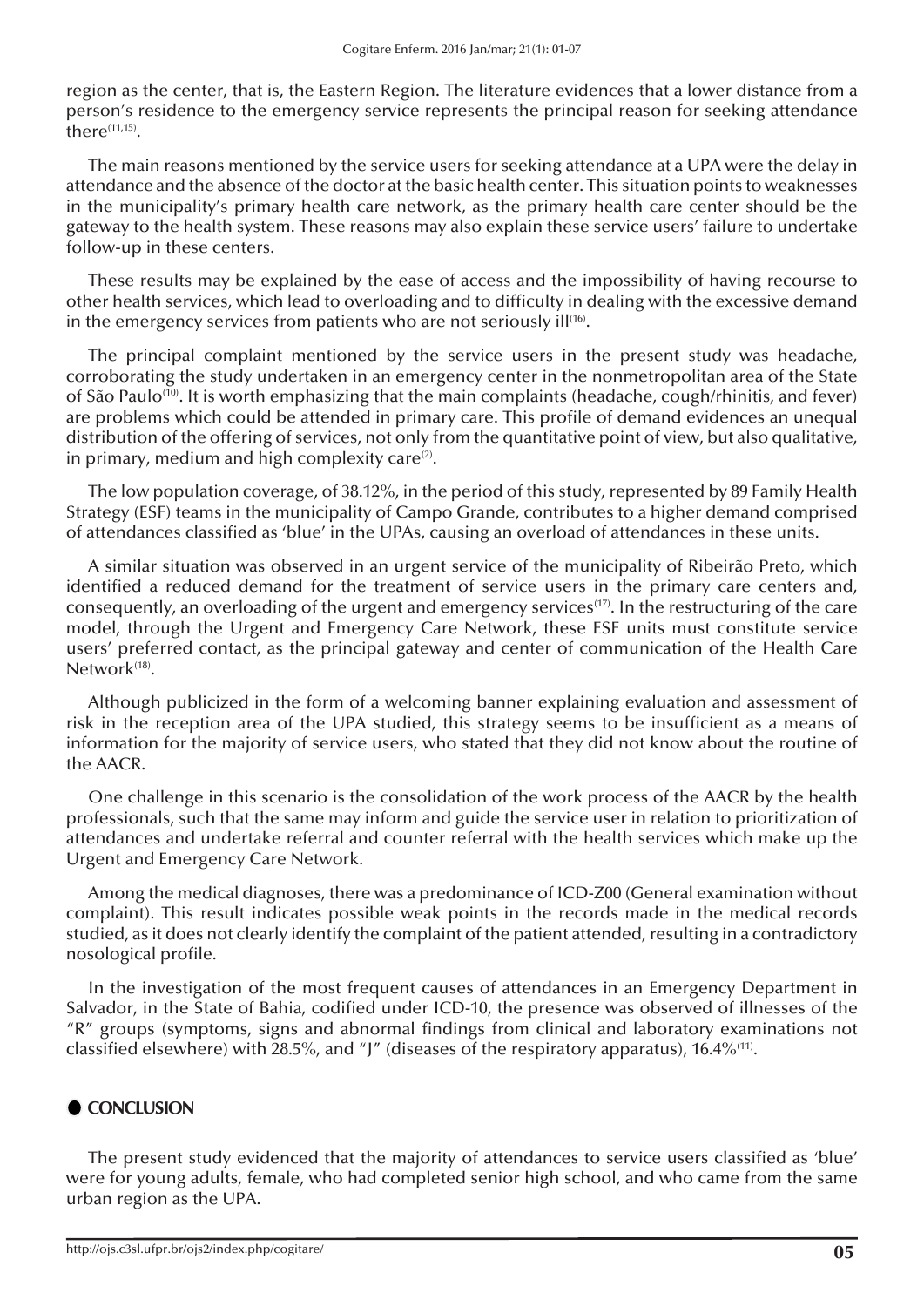The management model of the municipality of Campo Grande should ensure appropriate attendance at all levels, with priority for primary care, because primary care is considered the organizing element of the health care networks. It is worth emphasizing the importance of more coherent records, as the characterization of a nosological profile which allows planning of activities closer to the needs of the population assisted depends on these.

The Emergency Departments must have the infrastructure and multidisciplinary health team geared prioritarily towards attendances for patients affected by acute or worsened situations of a clinical nature, besides providing attendance to cases with a surgical or trauma nature, and defining the necessity or not for referral to the hospital services.

It is recommended that studies should be undertaken for investigating the weak and strong points of the attendances provided by the primary care centers, which entail overload of users classified as level of risk 'blue' for the Emergency Departments.

### **REFERENCES**

1. Ministério da Saúde (BR). Portaria n. 1.601, de 07 de julho de 2011. Dispõe sobre diretrizes para a implantação do componente Unidade de Pronto Atendimento (UPA 24h) e o conjunto de serviços de urgência 24 horas da Rede de Atenção às Urgências. Diário Oficial da União, [Internet] 7 jul 2011 [acesso em 10 out 2012]. Disponível: http://bvsms.saude.gov.br/bvs/saudelegis/gm/2011/prt1601\_07\_07\_2011\_rep.html.

2. Simons DA. Evaluation of the morbidity profile in the Emergency Unit of Alagoas after municipalization of the health care system and implementation of the Family Health Program [tese]. Rio de Janeiro (RJ): Centro de Pesquisas Aggeu Magalhães, Fundação Oswaldo Cruz; 2008.

3. Bittencourt RJ, Hortale VA.Intervenções para solucionar a superlotação nos serviços de emergência hospitalar: uma revisão sistemática. Cad. Saúde Pública. 2009; 25(7): 1439-54.

4. Souza TH, Andrade SR. Acolhimento com classificação de risco: um indicador da demanda emergencial de um serviço hospitalar.Cogitare Enferm. 2014; 19(4): 701-8.

5. Shiroma LMB, Pires DEP. Classificação de risco em emergência – um desafio para as/os enfermeiras/os. Enferm. Foco. 2011; 2(1): 14-7.

6. Ministério da Saúde (BR). Secretaria de Atenção à Saúde. Política Nacional de Humanização da Atenção e Gestão do SUS:acolhimento e classificação de risco nos serviços de urgência. Brasília: Ministério da Saúde; 2009.

7. Mendes EV. As redes de atenção à saúde. Brasília: Organização Pan-Americana da Saúde; 2011.

8. Campo Grande (MS). Secretaria Municipal de Saúde Pública. Resolução n. 87, de 3 de agosto de 2009. Aprova o protocolo de classificação de risco nos centros regionais de saúde e unidades de pronto atendimento, da rede municipal de saúde e dá outras providências. Diário Oficial de Campo Grande, Campo Grande; 2009.

9. Campo Grande (MS). Secretaria Municipal de Saúde. Plano Municipal de Urgência e Emergência 2011-2013. Campo Grande: Secretaria Municipal de Saúde; 2012.

10. Oliveira GN, Silva MFN, Araujo IEM, Carvalho-Filho MA. Perfil da População Atendida em uma Unidade de Emergência Referenciada. Rev. Latino-Am. Enfermagem. 2011; 19(3): 1-9.

11. Jacobs PC, Matos EP. Estudo exploratório dos atendimentos em Unidade de Emergência em Salvador, Bahia. Rev. Assoc. Med. Bras. 2005; 51(6): 348-53.

12. Guedes MVC, Henriques ACPT, Lima MMN.Acolhimento em um serviço de emergência: percepção dos usuários. Rev. bras. enferm. 2013; 66(1): 31-7.

13. Ribeiro MCS, Barata RB, Almeida MF, Silva ZP. Perfil sociodemográfico e padrão de utilização de serviços de saúde para usuários e não-usuários do SUS – PNAD 2003.Cienc. saúde colet. 2006; 11(4): 1011-22.